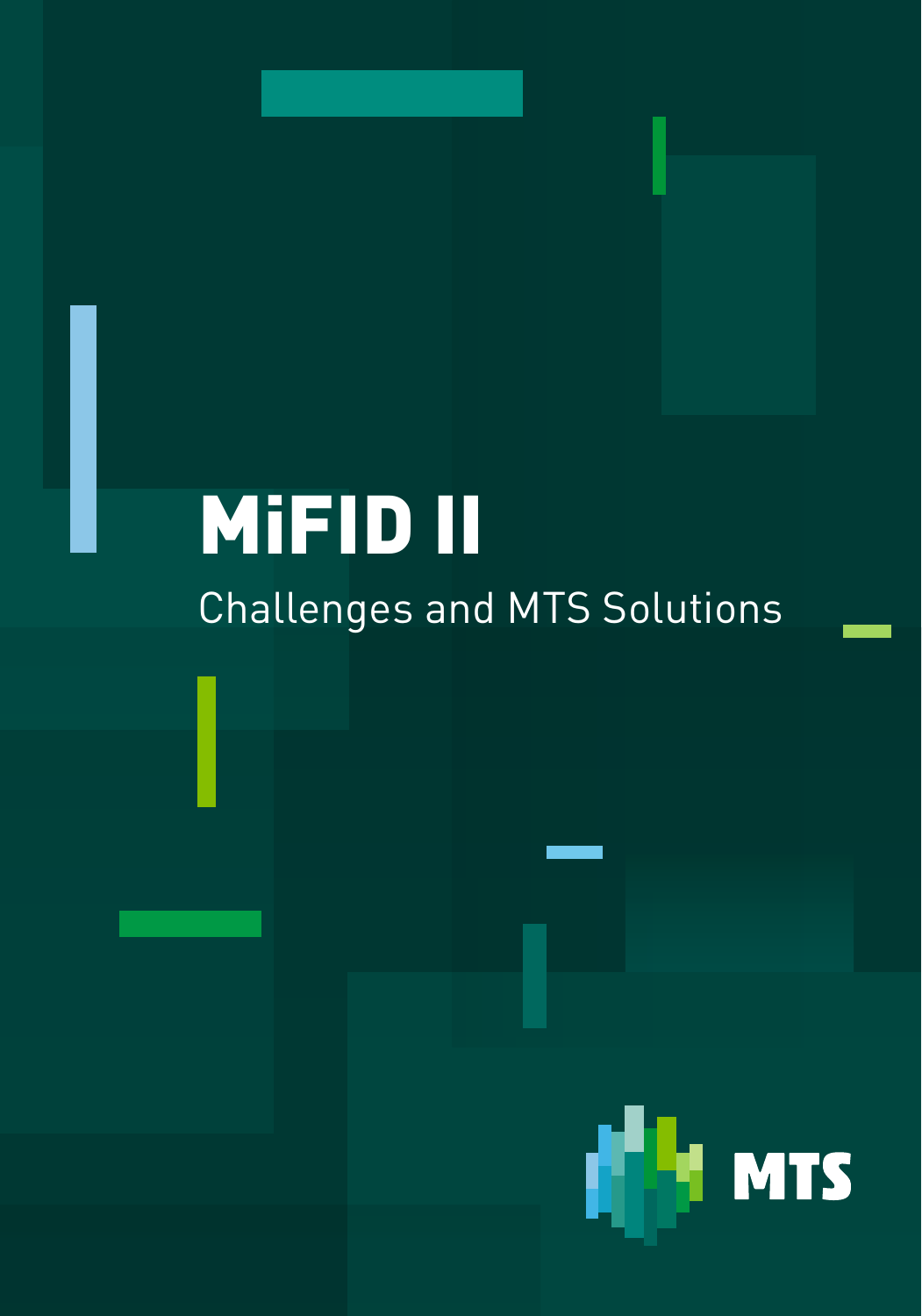# **Contents**

| 1. Transparency | 2  |
|-----------------|----|
| 2. Reporting    | 11 |
| 3. Data         | 15 |
| 4. Glossary     | 17 |

# **Transparency**

MiFID II transparency **Client questions:**

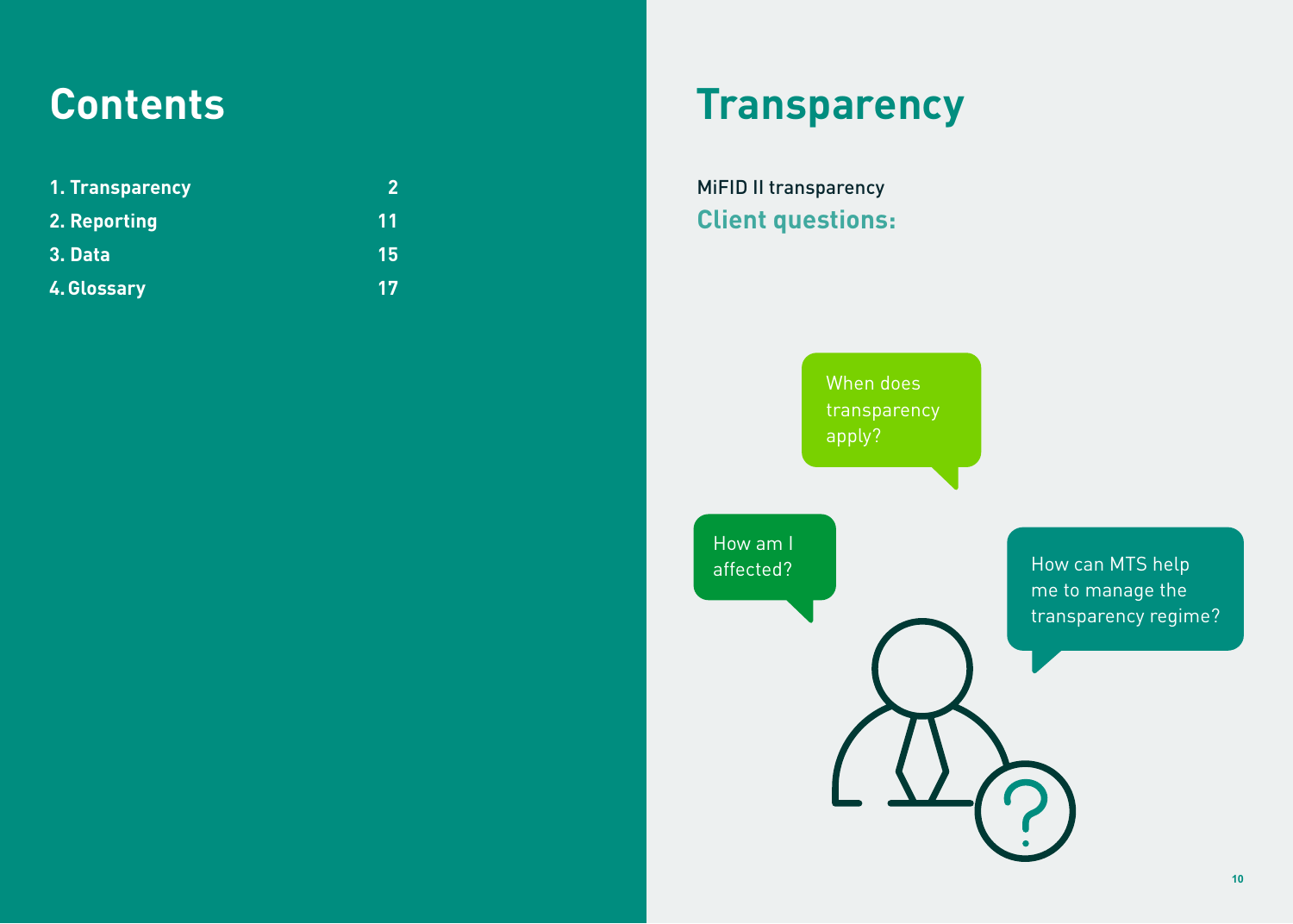## MiFID II TRANSPARENCY **MiFIR's complex transparency regime**

## CLIENT QUESTION (1) **Transparency: How am I affected?**

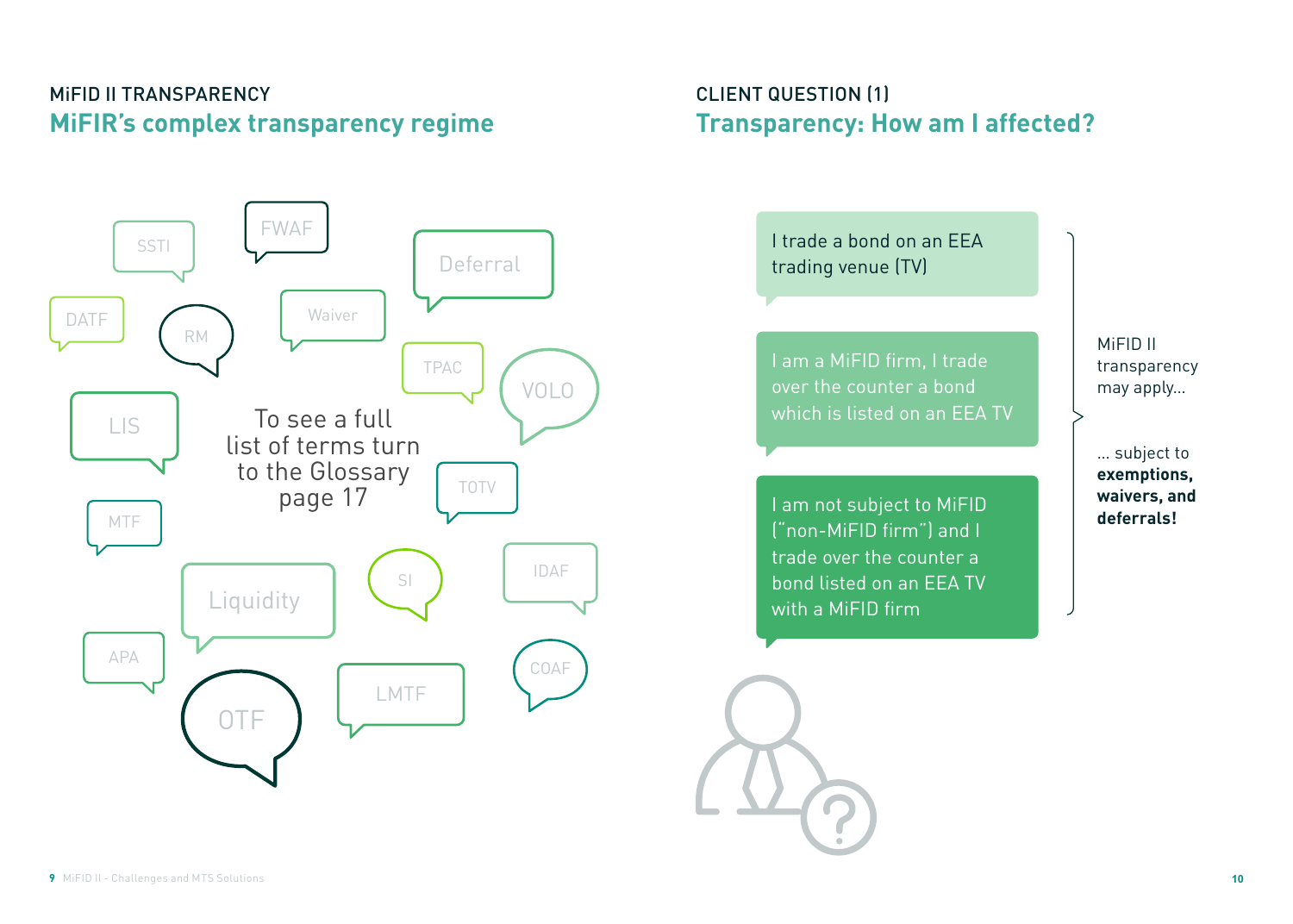## CLIENT QUESTION (2) **When does transparency apply?**

### **BondVision RFQ Transparency Rules Engine**

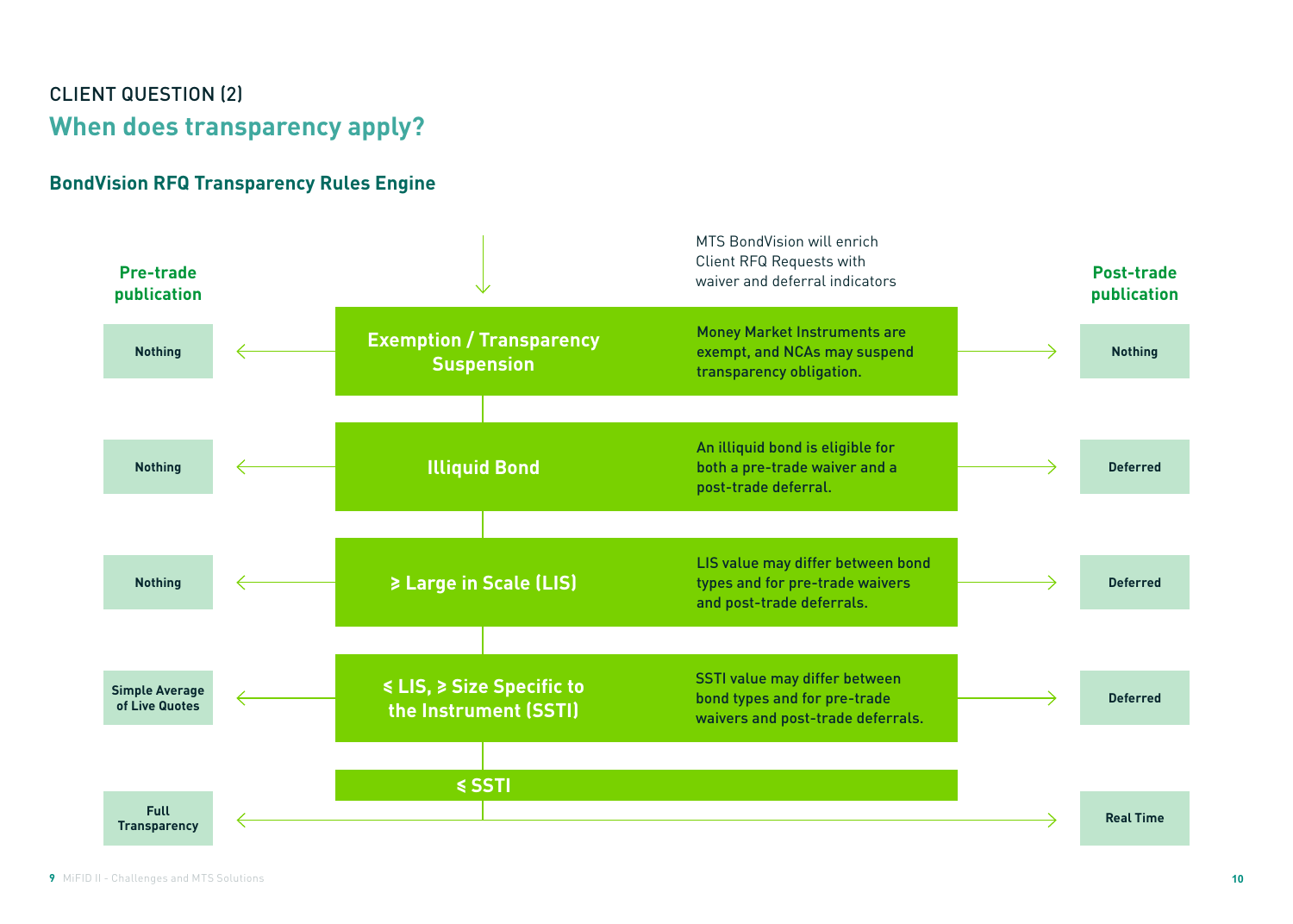### MTS BondVision **Processed Trade**

#### **Benefits of registering Processed Trades on MTS trading venues:**

- $\sqrt{2}$  Reduce Systematic Internaliser (SI) count
- $\triangledown$  MTS venue responsible for reporting trade
- $\triangledown$  Leverage MTS transparency waivers and deferrals
- $\triangledown$  Streamline processes with MTS's STP

#### **Book trades on MTS venues to reduce SI count**



Basis

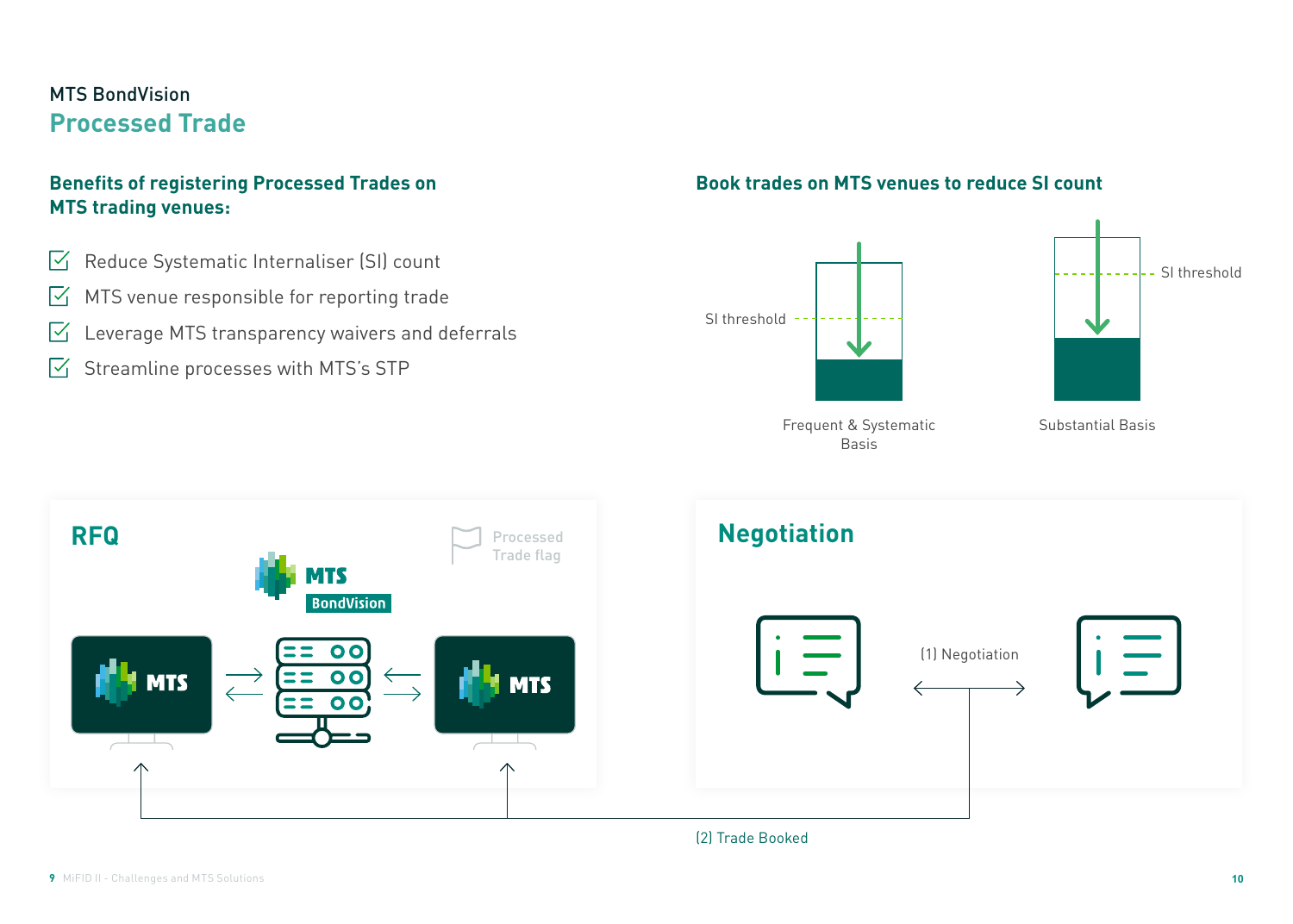## <span id="page-5-0"></span>MTS Cash **MidPrice Crossing & Trade Registration**

### **Mid Price Crossing**

Trade at LIS level in this semi-lit order book

■ No disclosure of quantities and side (buy/sell) will happen pre-trade (before the trade is executed)

#### **Trade Registration / Processed Trades**

Register trades on MTS Cash

■ Details of trades registered on MTS Cash will remain undisclosed until MiFID II transparency deferrals expire



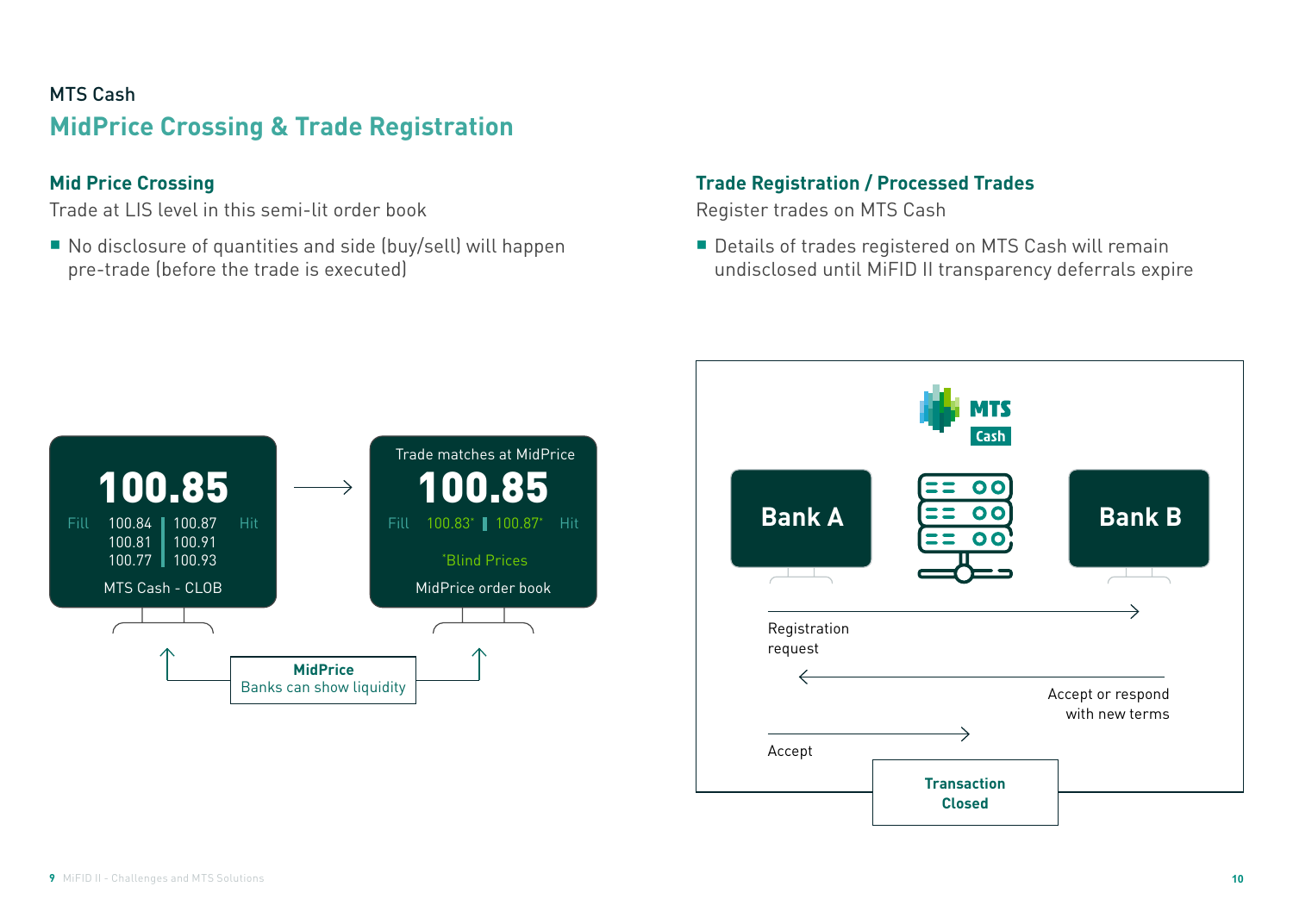# **Reporting**

## MiFID II Reporting Services **Client questions:**

CLIENT QUESTION (1) **What is the difference between trade and transaction reporting?**





**Trade Reporting – Transparency**

**Obligation to make trades in certain instruments transparent to the public**

#### **On Venue:**

the trading venue (e.g. BondVision MTFs) has the transparency obligation.

#### **OTC:**

if at least one counterparty is an investment firm, then one counterparty has the transparency obligation.

## **Transaction Reporting**

**Obligation to report certain transactions to the regulator**

#### **On Venue:**

MiFID firms report for themselves, trading venues to report for non-MiFID firms

#### **OTC:**

investment firms to report for themselves, no obligation on non-MiFID firms

What is the difference between trade and transaction reporting?

#### How can I report my transactions?

How can I trade report?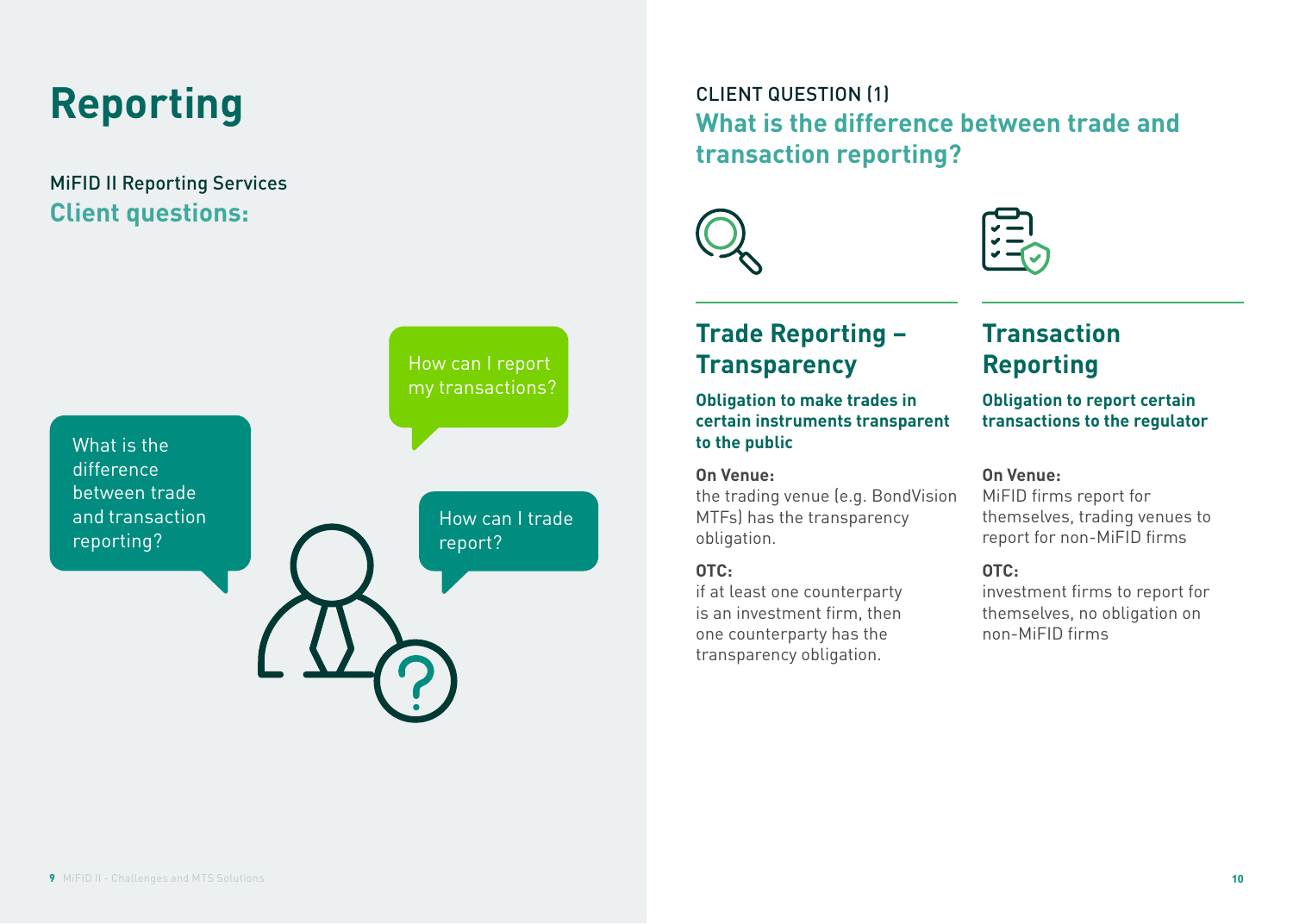## <span id="page-7-0"></span>**MiFID II** REPORTING **On Venue Reporting**



**1.** TVs required to transaction report for non-MiFID firm

**2.** TVs required to collect additional information on orders from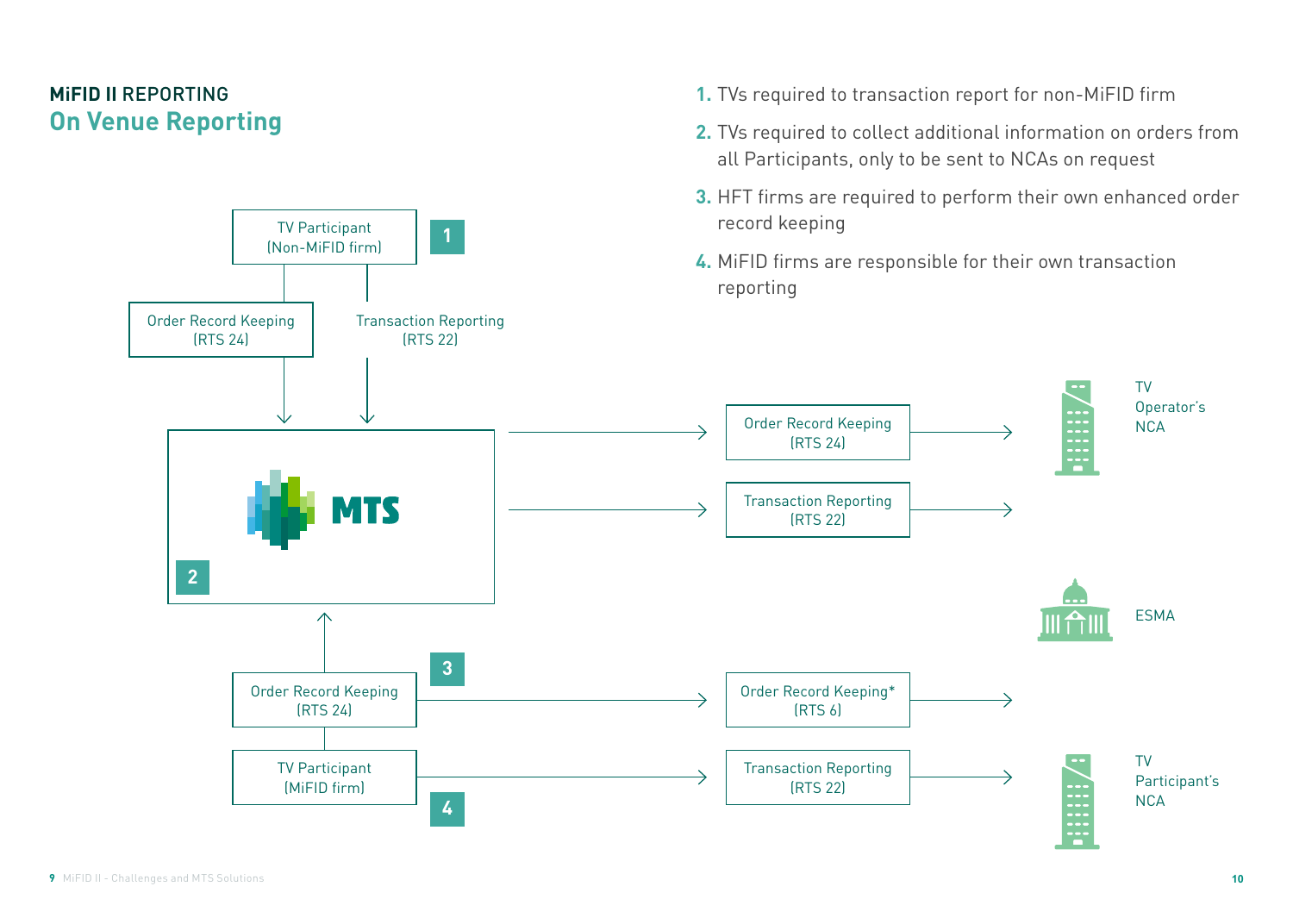# <span id="page-8-0"></span>**Data**

## MiFID I ARTICLE 21, MIFID II ARTICLE 27 **MiFID I vs MiFID II**

### Member States shall require that investment firms take all emphasis to obtain

… the best possible result for their clients



MiFID II DATA SOLUTIONS **With 30 years of experience providing data, analytics and trading solutions for Fixed Income Markets, MTS is the industry leader who can help you solve your MiFID II challenges.**

MTS Market Data delivers an un-paralleled source of continuous transparency:

- Unrivalled pre- and post-trade interdealer and, from 2018, dealer-to-client data
- Trading community of over 500 counterparties and average daily turnover exceeding EUR 100 billion
- **E** Leverage MTS Data to meet your best execution obligations and to complete your RTS 27/28 execution quality reports

MTS Data offers includes:



For more information, please consult **[mtsmarkets.com/data](http://mtsmarkets.com/data)**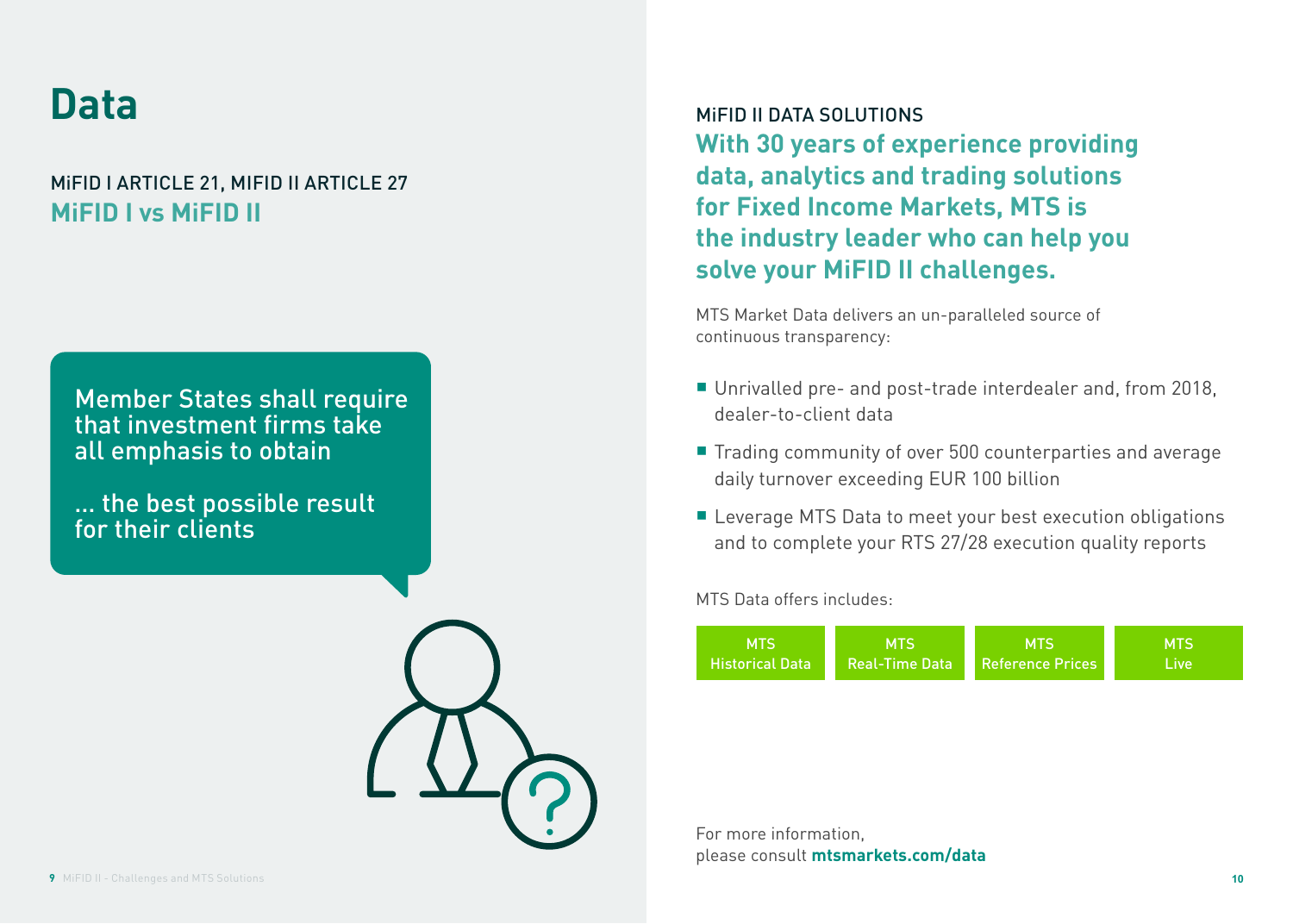## MiFID II **Glossary**

#### **Market Infrastructure**

| TV          | Trading Venue; a multilateral system that is an RM, MTF,<br>or OTF                                                                                                                                      |
|-------------|---------------------------------------------------------------------------------------------------------------------------------------------------------------------------------------------------------|
| <b>RM</b>   | Regulated Market; a multilateral system to bring<br>together multiple third-party buying and selling interests<br>in accordance with non-discretionary rules, e.g. MTS Italy                            |
| <b>MTF</b>  | Multilateral Trading Facility; similar to a Regulated<br>Market but subject to lighter regulatory requirements,<br>e.g. BondVision EU & BondVision UK                                                   |
| 0TF         | Organised Trading Facility; similar to an MTF but with<br>discretion allowed in relation to executing orders                                                                                            |
| SI.         | Systematic Internaliser; an investment firm which, on an<br>organised, frequent, systematic and substantial basis,<br>deals on own account when bilaterally executing client<br>orders over the counter |
| <b>DRSP</b> | Data Reporting Service Provider; an APA, ARM, or a CTP                                                                                                                                                  |
| <b>APA</b>  | Approved Publication Arrangement; an entity which<br>manages the publication of OTC trade reports, e.g.<br>TRADEcho                                                                                     |
| <b>ARM</b>  | Approved Reporting Mechanism; an entity which<br>manages the reporting of transactions to NCAs or to<br>ESMA on behalf of investment firms, e.g. UnaVista                                               |
| <b>CTP</b>  | Consolidated Tape Provider; an entity which consolidates<br>trade reports published by TVs and APAs                                                                                                     |

#### **Transparency**

| Waiver      | A pre-trade transparency waiver, where granted by the<br>relevant NCA, permits for the pre-trade transparency<br>obligations to be removed or amended                                                |
|-------------|------------------------------------------------------------------------------------------------------------------------------------------------------------------------------------------------------|
| Deferral    | A post-trade transparency deferral, where granted by the<br>relevant NCA, permits for the post-trade transparency<br>obligations to be postponed, e.g. the standard non-<br>equities deferral is T+2 |
| Liquid bond | A bond defined as Liquid by ESMA; calculated quarterly<br>on an ISIN basis other than for new issues, which are<br>calculated on a class of instrument basis                                         |
| LIS         | Large in Scale; thresholds are defined at the class of<br>bond level by ESMA                                                                                                                         |
| <b>SSTI</b> | Size Specific to the Instrument; thresholds are defined<br>at the class of bond level by ESMA                                                                                                        |
| <b>TPAC</b> | Package Transaction; a trade composed of several<br>components/legs                                                                                                                                  |
| <b>OMF</b>  | Order Management Facility; a waiver available to order<br>books, e.g. iceberg waiver on MTS Cash markets                                                                                             |
| LMTF        | Limited Details deferral; a supplementary deferral which<br>requires additional information                                                                                                          |
| <b>DATF</b> | Daily Aggregation deferral; a supplementary deferral<br>which requires additional information                                                                                                        |
| <b>VOLO</b> | Volume Omission deferral; a supplementary deferral<br>allowing for an extended period without full post-trade<br>transparency                                                                        |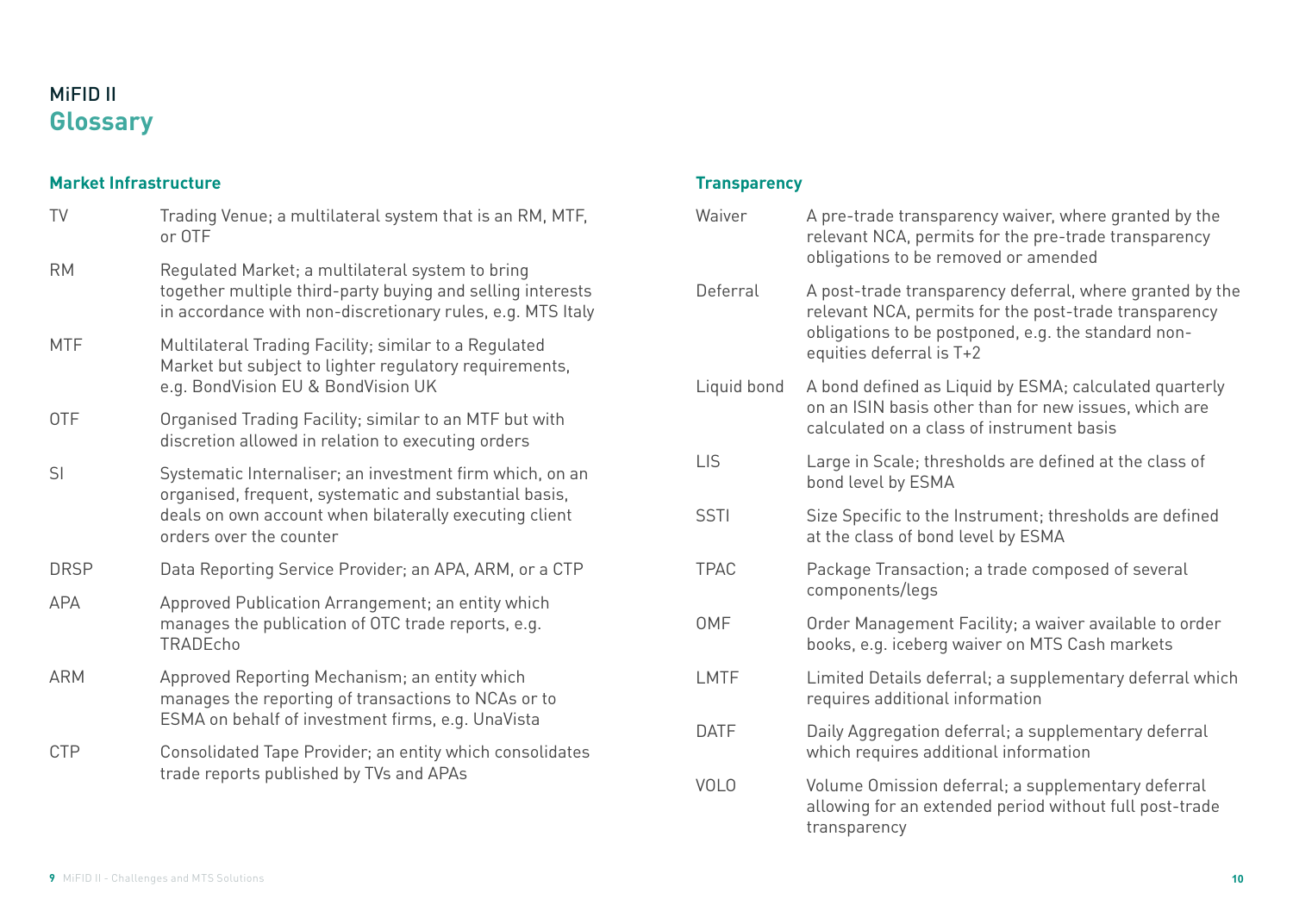- FWAF Four Week Aggregation deferral; a supplementary deferral allowing for an extended period without full post-trade transparency
- IDAF Indefinite Aggregation deferral; a supplementary deferral allowing for an indefinite period without full post-trade transparency
- COAF Consecutive Aggregation deferral; a supplementary deferral allowing for an indefinite period without full post-trade transparency

#### **Miscellaneous**

TOTV Traded on a Trading Venue; one determinant of the scope of the transparency, transaction and reference data reporting, and trading obligation requirements

#### **Regulation**

| MiFID II     | The revised Markets in Financial Instruments<br>Directive 2014/65/EU   |
|--------------|------------------------------------------------------------------------|
| <b>MiFIR</b> | The Markets in Financial Instruments Regulation<br>No 600/2014/EU      |
| <b>RTS</b>   | Regulatory Technical Standard; a secondary<br>legislative instrument   |
| <b>ITS</b>   | Implementing Technical Standard; a secondary<br>legislative instrument |
| <b>NCA</b>   | <b>National Competent Authority</b>                                    |
| EC           | European Commission                                                    |
| ESMA         | <b>European Securities and Markets Authority</b>                       |

# **Contact Us**

**Find out how we can enhance your fixed income trading business by speaking to our expert team:**

**mts.[sales@euronext.com](mailto:sales.group%40mtsmarkets.com%20?subject=) [mtsmarkets.com](http://mtsmarkets.com)**